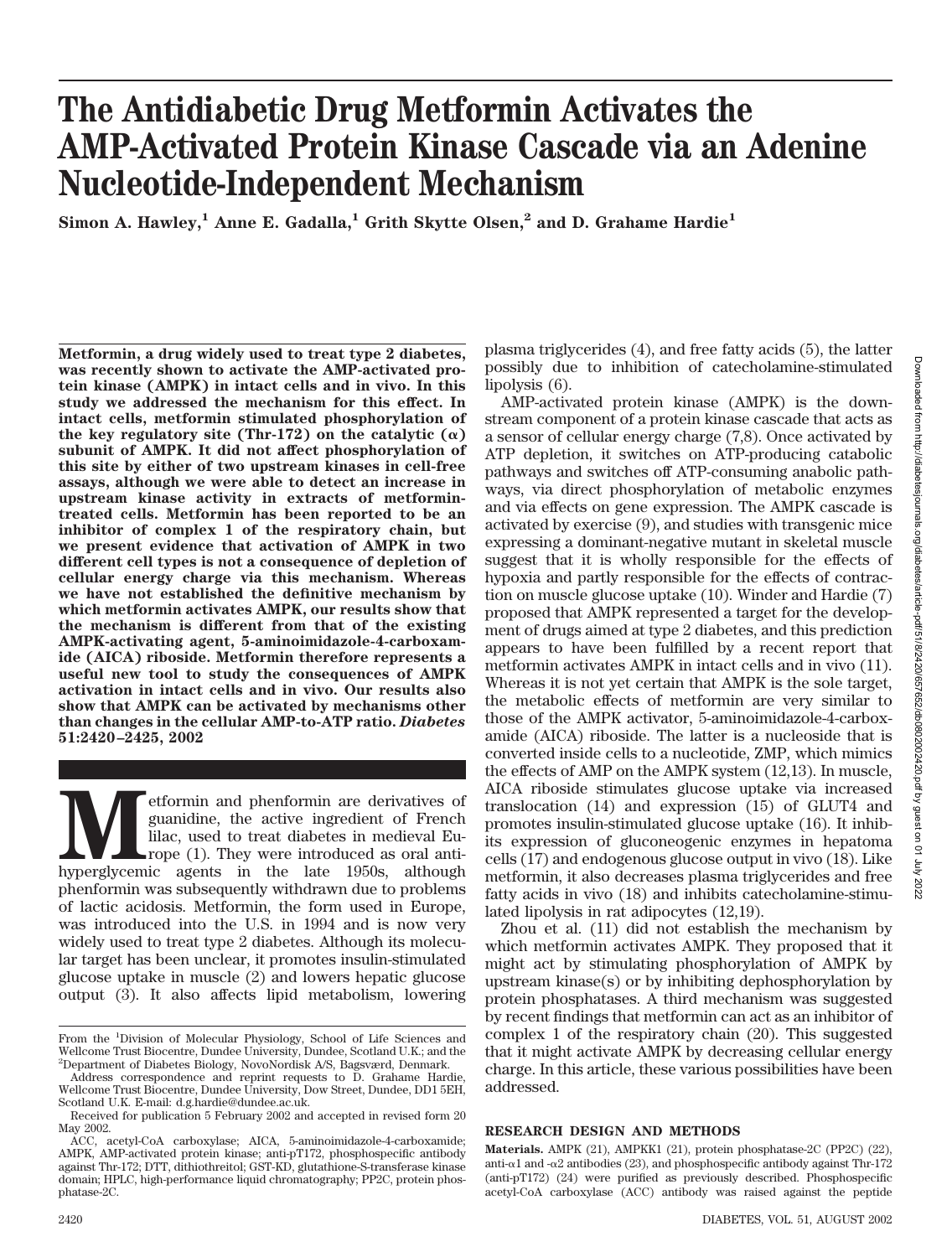TMRPSMSpGLHLVK (residues 221–233 of human ACC2; Sp = phosphoserine) as described for anti-pT172 (24). This antibody appears to recognize the homologous AMPK sites on ACC1 (Ser-79) and ACC2 (Ser-221). ExtrAvidin peroxidase conjugate, metformin, and antimycin A were from Sigma, and oligomycin was from Calbiochem.

**Cell culture and analyses.** CHO cells were cultured in Dulbecco's modified Eagle's medium and H4IIE cells in minimal essential medium, and both media also contained 5% fetal bovine serum and 1% nonessential amino acids (all from Gibco). Immunoprecipitate kinase assays of AMPK were performed using anti- $\alpha$ 1 or - $\alpha$ 2 antibodies either together or, where specified, individually (25), and results are expressed as the means  $\pm$  SD of four replicate precipitations. Cellular nucleotides were analyzed by high-performance liquid chromatography (HPLC) (12).

**Kinase-kinase assays in H4IIE cell lysates.** A fusion protein between the kinase domain of the  $\alpha$ 1 subunit of AMPK and glutathione-S-transferase (GST-KD) was expressed in *Escherichia coli* (26). The *E. coli* lysate expressing GST-KD was absorbed onto glutathione-Sepharose beads (Amersham-Pharmacia), such that the final concentration of kinase after maximal activation using MgATP and AMPKK in the assay described below was 1 unit in the standard AMPK assay per 5  $\mu$ l of beads. The slurry was washed with 4  $\times$ 1 ml IP buffer (50 mmol/l Tris-HCl, pH 7.4 at 4°C, 50 mmol/l NaF, 5 mmol/l Na pyrophosphate, 1 mmol/l EDTA, 1 mmol/l EGTA, 1% Triton X-100, 1 mmol/l dithiothreitol [DTT], 1 mmol/l benzamidine, 0.1 mmol/l phenylmethane sulfonyl fluoride, and 1 mol/l NaCl) to remove unbound proteins. It was then washed in  $3 \times 1$  ml assay buffer (50 mmol/l Na Hepes, pH 7.4, 1 mmol/l DTT, and  $0.02\%$  Brij-35). For the kinase-kinase assay, 25  $\mu$ g protein from a lysate of H4IIE cells (cells treated with or without metformin) was incubated with  $10 \mu$ l of a 50% slurry of the glutathione-Sepharose beads with bound GST-KD and 100  $\mu$ mol/l AMP, 200  $\mu$ mol/l ATP, 5 mmol/l MgCl<sub>2</sub> and assay buffer in a final volume of 25  $\mu$ l. After incubation for 20 min at 30°C on a rotary shaker, the beads were washed with  $4 \times 1$  ml IP buffer and  $3 \times 1$  ml assay buffer before a standard AMPK assay.

#### **RESULTS**

**Metformin does not affect regulation of AMPK by upstream kinases and phosphatases.** As previously reported (11), metformin does not activate AMPK when added to cell-free assays (not shown). Recently, we have resolved from rat liver extracts two upstream kinases, termed AMPKK1 and AMPKK2, which activate AMPK by phosphorylating Thr-172 (S.A.H., D.G.H., manuscript in preparation). AMPKK1 corresponds to the "AMPKK" we originally described (21), whereas AMPKK2 is a novel activity. Figure 1*A* shows the activation of AMPK by AMPKK1 and AMPKK2 in the presence of AMP under conditions where the degree of activation was relatively modest (15% of maximal activation) and was proportional to the amount of upstream kinase added. Metformin (0.5 or 5 mmol/l) had no effect on activation by either upstream kinase in the presence of AMP. To ensure that the presence of the natural activator, AMP, did not obscure an effect of metformin, we also repeated the experiment in its absence (Fig. 1*B*). Because AMP promotes phosphorylation by the upstream kinases (27), the extent of activation was much smaller (note the different scale and higher amount of upstream kinase used), but metformin was still without effect.

As well as promoting phosphorylation and activation, the binding of AMP to AMPK also inhibits its dephosphorylation and inactivation (22). Figure 1*C* shows that, whereas AMP provided substantial protection against inactivation by PP2C, metformin at concentrations from 0.2 to 20 mmol/l had no effect.

**Metformin activates AMPK in CHO cells without affecting the ADP-to-ATP ratio.** To examine the effect of metformin in intact cells, we initially used Chinese hamster ovary (CHO) fibroblasts. Incubation with metformin concentrations from 0.25 to 2.5 mmol/l for 18 h



**FIG. 1. Effect of metformin on reactivation of purified AMPK by AMPKK1 and AMPKK2 in the presence (***A***) and absence (***B***) of 200** -**mol/l AMP.** *C***: effect of metformin on inactivation by PP2C. Reactivation by AMPKKs was measured as in ref. 21 and is expressed as the percent of the activity before dephosphorylation (mean standard deviation of duplicate assays). Amount of AMPKK1/2 added was 0.4 units/ml (***A***) or 1.6 units/ml (***B***). Inactivation by PP2C was measured as in ref. 20, with single determinations at each time point. The results for 0, 0.2, 2, and 20 mmol/l metformin (filled circles, triangles, diamonds, and inverted triangles, respectively) were indistinguishable.**

produced increasing activation of AMPK (Fig. 2*A*). Activation of AMPK was associated with phosphorylation of the  $\alpha$  subunits on Thr-172 assessed using phosphospecific antibodies (Fig. 2*B*), with no change in protein level detected using anti- $\alpha$ 1/- $\alpha$ 2 antibodies (not shown). Using a phosphospecific antibody, we showed that the activation of AMPK was also associated with a large increase in phosphorylation of the target protein, ACC (Fig. 2*B*), with no change in expression detected by probing blots with ExtrAvidin (not shown).

The threefold increase in AMPK activity induced by 2.5 mmol/l metformin occurred without any detectable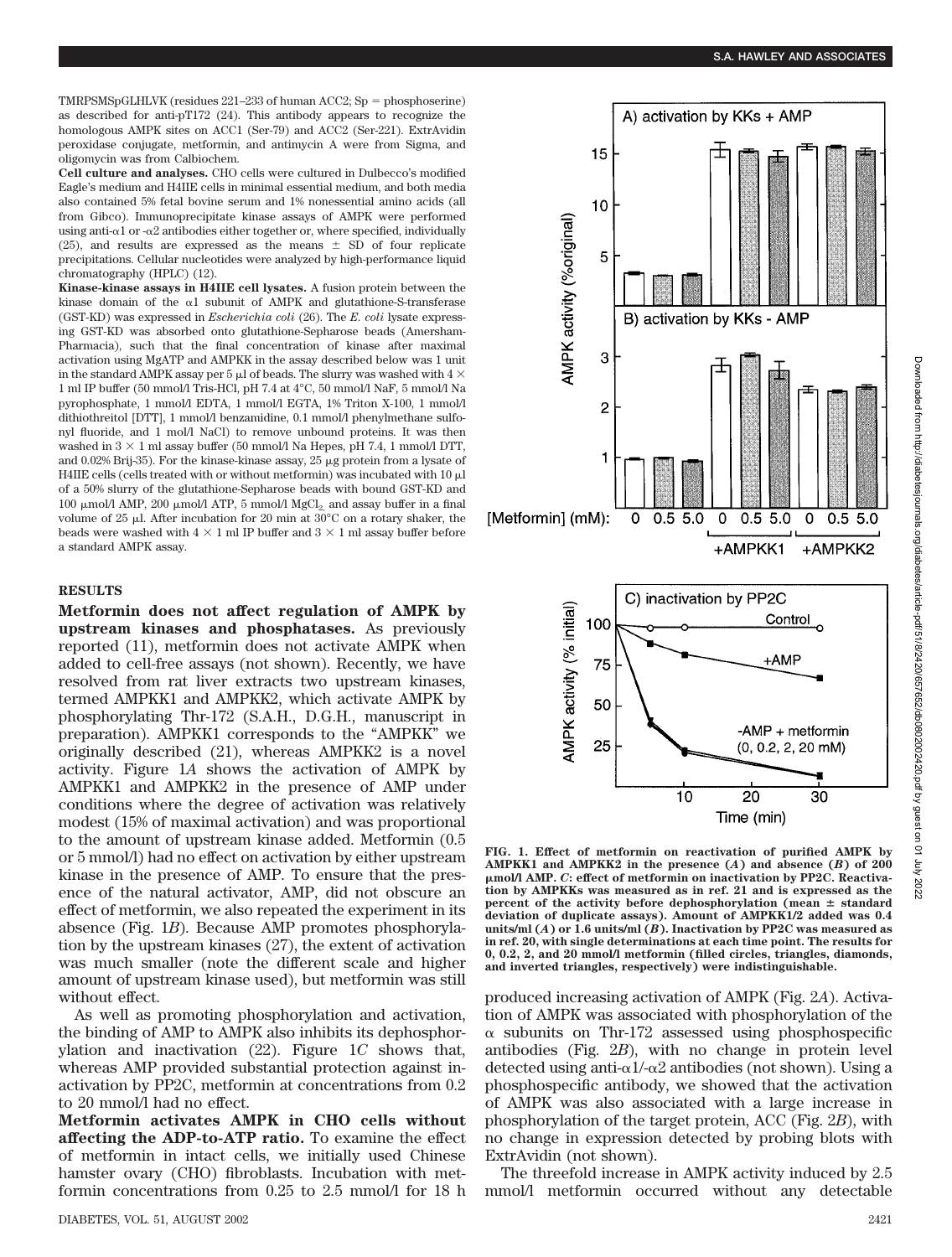

**B** Phosphorylation of AMPK & ACC (metformin)  $[metformin]$  (mM): 0  $0.25$  1.0 2.5



С Effect of oligomycin on AMPK activity



**FIG. 2.** *A***: Effect of metformin on total AMPK activity (measured using** an immunoprecipitate kinase assay with anti- $\alpha$ 1 +  $-\alpha$ 2 antibodies) and **ADP-to-ATP ratio in CHO cells.** *B***: Phosphorylation of Thr-172 on**  $AMPK-\alpha$  and the  $AMPK$  site on ACC assessed using phosphospecific **antibodies.** *C***: Effect of oligomycin on AMPK activity and ADP-to-ATP ratio in CHO cells.**

change in cellular ADP-to-ATP ratio (Fig. 2*A*). To test whether agents that inhibit mitochondrial ATP synthesis would activate AMPK in these cells, we used oligomycin and antimycin A. Oligomycin produced only a very modest activation of AMPK (1.2-fold), even at concentrations as high as 5 mmol/l, and there were no significant changes in cellular ADP-to-ATP ratio (Fig. 2*C*). Similarly, antimycin A at concentrations of up to  $25 \mu \text{mol}/\text{l}$  did not produce any significant activation of AMPK (not shown). These results indicate that this cell line does not utilize mitochondrial respiration significantly for ATP synthesis, and we therefore switched to a different cell line.

**Metformin activates AMPK in H4IIE cells without affecting the ADP-to-ATP ratio.** In the rat hepatoma cell line, H4IIE, incubation for 18 h with metformin from 100



**FIG. 3.** *A***: Effect of metformin on total AMPK activity and ADP-to-ATP ratio in H4IIE cells.** *B***: Effect of metformin on phosphorylation of** Thr-172 on AMPK- $\alpha$  and the AMPK site on ACC in  $\widehat{H4IIE}$  cells assessed **using phosphospecific antibodies.** *C***: Effect of metformin on the activity** of the  $\alpha$ 1 and  $\alpha$ 2 complexes in H4IIE cells.

mol/l to 2 mmol/l produced increasing activation of AMPK without a significant change in cellular ADP-to-ATP ratio (Fig. 3*A*). Activation of AMPK was associated with increased phosphorylation of Thr-172 and a marked phosphorylation of ACC, assessed using phosphospecific antibodies (Fig. 3*B*). Both  $\alpha$ 1 and  $\alpha$ 2 isoforms were activated similarly by metformin, although  $\alpha$ 1 accounts for  $\sim$ 90% of the activity in these cells (Fig. 3*C*).

We also examined the time course of activation of AMPK at low concentrations of metformin (Fig. 4). Even with the lowest concentration used  $(50 \mu \text{mol/l})$ , activation was significant after 6 h and continued to slowly increase up to 72 h. Activation was more rapid using  $250 \mu m o l/l$ metformin (Fig. 4*A*). By Western blotting, using antibodies against  $\alpha$ 1 or  $\alpha$ 2, there was no change in the expression of AMPK at either concentration of metformin, and the effect was not blocked by an inhibitor of protein synthesis, cycloheximide (data not shown). Figure 4*B* shows that the activation of AMPK was associated with phosphorylation of the AMPK site on ACC, with effects becoming evident at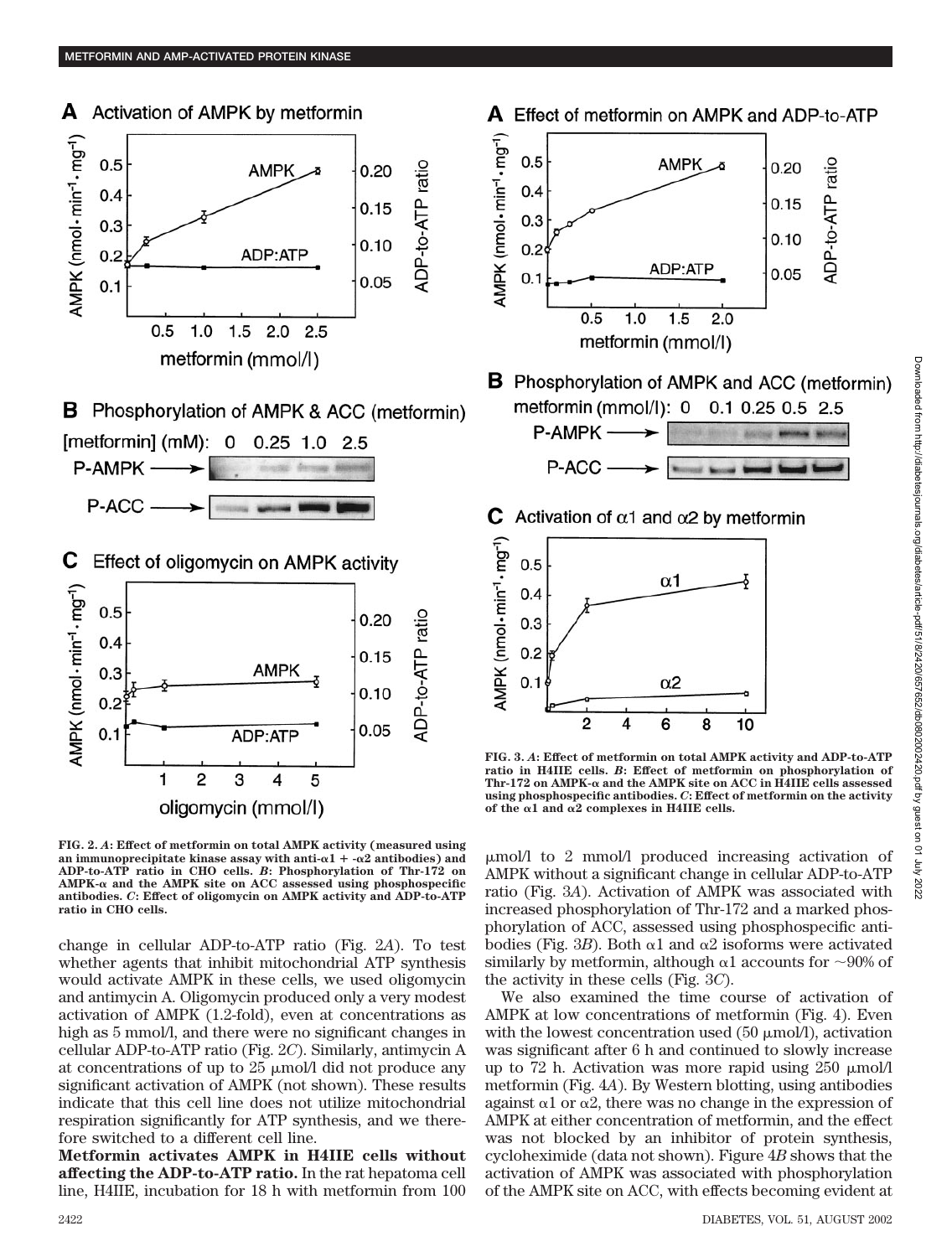





**FIG. 4. Time course of activation of total AMPK activity (***A***) and**  $p$ hosphorylation of ACC  $(B)$  by 50 and 250  $\mu$ mol/l metformin in H4IIE **cells.**

later time points, where the activation of AMPK was significant.

Although the effects of metformin were very similar in H4IIE and CHO cells, the effects of oligomycin were quite different. Even at very low concentrations (0.1 to 10 nmol/l, note logarithmic scale), this agent caused an increase in the cellular ADP-to-ATP ratio, and this ratio continued to increase up to 200 nmol/l (Fig. 5*A*). Concentrations higher than this were toxic to the cells. AMPK was also activated by oligomycin, but there was a marked threshold effect in which activation was not evident until oligomycin was  $>1$  nmol/l but had reached a peak by 10 nmol/l. This was particularly striking when the AMPK activity was plotted against the ADP-to-ATP ratio (Fig. 5*B*). As the ADP-to-ATP ratio increased from 0.02 to 0.05 there was no activation, but as it increased from 0.05 to 0.1 there was a three- to fourfold increase in activity. Activation of AMPK was associated with phosphorylation of Thr-172 on AMPK and of the AMPK site on ACC (Fig. 5*C*). Threshold effects were also evident here, with the biggest changes in both parameters occurring between 0.5 and 10 nmol/l oligomycin. In H4IIE cells, AMPK was also activated by antimycin A, with activation reaching twofold at 50 nmol/l and threefold at 200 nmol/l (not shown). Higher concentrations of antimycin A  $(1, 5, \text{ and } 25 \mu \text{mol/l})$ , to which the CHO cells were resistant, appeared to be toxic to H4IIE cells.

**Metformin activates upstream kinase(s) in H4IIE cells.** Measurement of the activity of upstream kinases using our existing assays is problematic in crude cell





**FIG. 5.** *A***: Effect of oligomycin on total AMPK activity and ADP-to-ATP ratio in H4IIE cells.** *B***: Same data as in** *A***, but AMPK activity plotted against ADP-to-ATP ratio.** *C***: Effect of oligomycin on phosphorylation of Thr-172 on AMPK-α and the AMPK site on ACC in H4IIE cells assessed using phosphospecific antibodies.**

extracts due to the presence of endogenous AMPK. To overcome this problem, we developed a novel assay using a bacterially expressed fusion between glutathione-Stransferase and the kinase domain of the rat  $\alpha$ 1 subunit (26). The fusion protein was bound to glutathione-Sepharose beads, which were incubated in the presence of AMP and MgATP with lysates of H4IIE cells that had been treated with or without metformin (10 mmol/l for 16 h). The beads were then washed to remove endogenous AMPK and the activity of the fusion protein determined. Metformin caused a 1.6-fold increase in kinase-kinase activity, from  $0.10 \pm 0.01$  to  $0.16 \pm 0.01$  units/mg (mean  $\pm$ SE)  $(n = 4$  for separate batches of cells;  $P < 0.001$  by *t* test).

### **DISCUSSION**

Whereas we have not completely established the mechanism by which metformin activates AMPK, we have ruled out some of the possibilities suggested by Zhou et al. (11)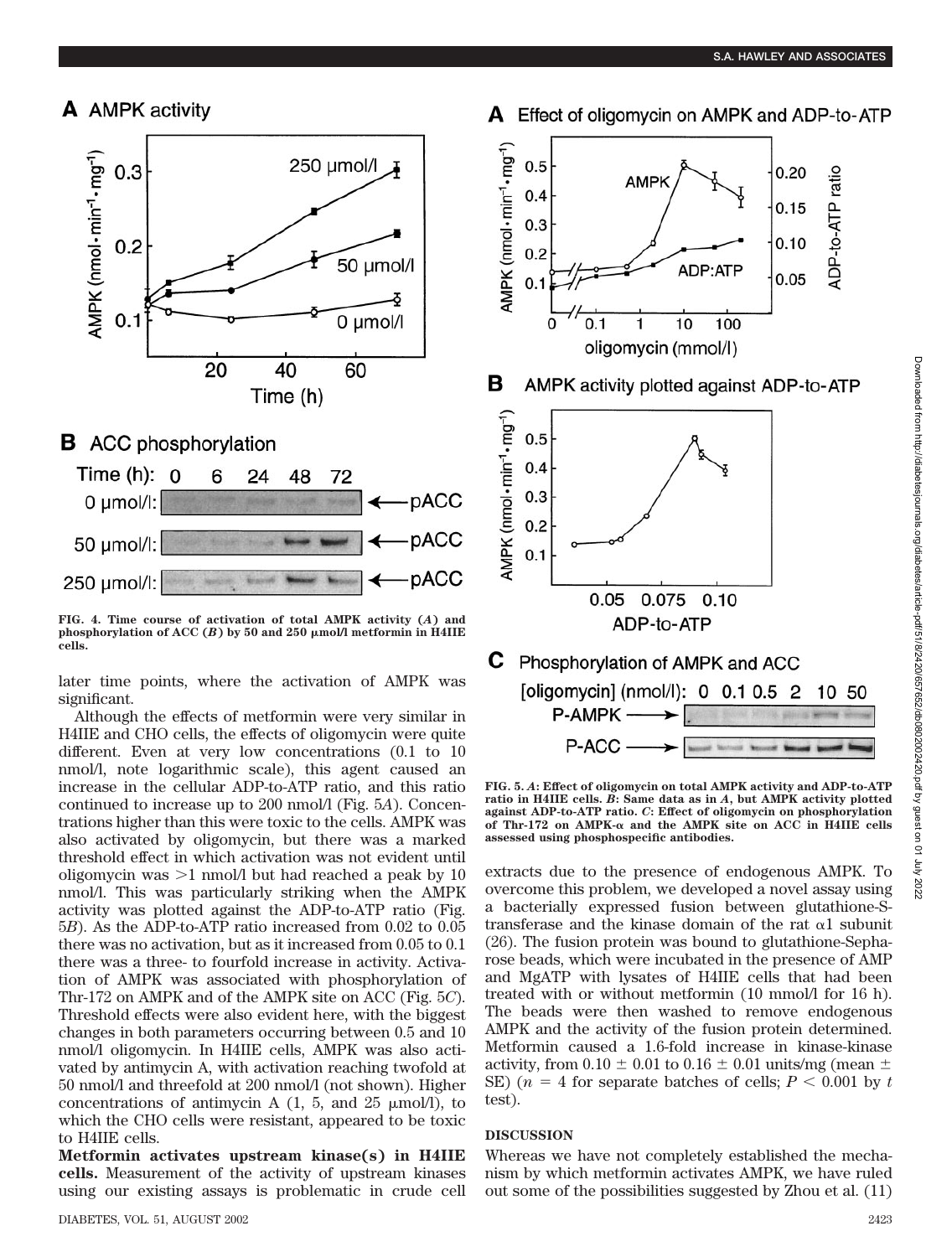and Owen et al. (20). Metformin stimulates phosphorylation of AMPK at Thr-172 in intact cells (Figs. 2*B* and 3*B*) and appeared to cause an increase in the activity of upstream kinase(s) that could be detected in a lysate of H4IIE cells by their ability to activate a bacterially expressed  $\alpha$ 1 kinase domain. However, metformin did not stimulate activation of AMPK in cell-free assays by either of the two upstream kinases (AMPKK1 or AMPKK2) that we have found to phosphorylate Thr-172, either in the presence or absence of AMP. Similarly, it had no effect on inactivation of AMPK by PP2C. There are at least two explanations for our failure to find activation of upstream kinases in cell-free assays. Firstly, metformin might act on an upstream kinase different from AMPKK1 or AMPKK2. If that explanation is correct, it acts in a different manner from AMP, which binds to AMPK and stimulates activation by both AMPKK1 and AMPKK2 (compare Figs. 1*A* and 1*B*) and also inhibits inactivation by PP2C (Fig. 1*C*). Secondly, metformin may be a pro-drug that is modified inside the intact cell to an active form—this would explain why the activation by low concentrations of metformin is rather slow (Fig. 4*A*). At present, we favor this latter explanation, although the active metabolite must be a minor species because the drug is largely excreted in urine in unmodified form (28).

Owen et al. (20) reported that metformin was an inhibitor of complex 1 of the respiratory chain and suggested that this might be important in its mechanism of action. Because AMPK is known to be activated by falling energy charge, this was an attractive idea to explain how metformin activates the kinase. However, our results exclude this possibility for the following reasons:

*1*) Our CHO cell line was resistant to both oligomycin or antimycin A, with little or no effect of the drugs at concentrations that killed the H4IIE cells. Oligomycin inhibits the mitochondrial F1 ATP synthase, whereas antimycin A inhibits the repiratory chain at the  $bc_1$  complex. The fact that the CHO cells were resistant to two inhibitors that inhibit mitochondrial ATP synthesis via completely different mechanisms shows that these cells must be capable of generating their ATP by glycolysis alone. Lagarde and Siminovitch (29) have previously studied lines of CHO cells that were cross-resistant to oligomycin and antimycin and have shown that they had increased lactate production and increased specific activities of glycolytic enzymes compared with nonresistant cells. Despite the resistance of our CHO cells to oligomycin and antimycin A, AMPK was activated in these cells by metformin over the same concentration range as in H4IIE cells  $(250 \mu \text{mol}/l \text{ to } 2.5 \text{mmol}/l)$ , with no effect on the cellular ADP-to-ATP ratio. The effect of metformin to activate AMPK in CHO cells therefore cannot be an effect on the respiratory chain.

*2*) In H4IIE cells, where both oligomycin and metformin activated AMPK to similar extents (c.f. Figs. 3*A* and 5*A*), only oligomycin caused a significant change in the ADPto-ATP ratio.

In both of these cell lines, the AMP levels were too low to be reliably measured using the HPLC analysis system available to us. However, because the cellular AMP-to-ATP ratio varies as the square of the ADP-to-ATP ratio (8), we could use the ADP-to-ATP ratio as a surrogate measurement. We cannot completely rule out the possibility that metformin could cause a local change in AMP concentration that was not reflected in a change in total cellular ADP-to-ATP. However, we think this is unlikely because in the case of oligomycin, which causes an activation of AMPK in H4IIE cells of similar magnitude to that produced by metformin, changes in ADP-to-ATP ratio were easily measurable (compare Figs. 3 and 5).

The plasma concentrations of metformin in patients treated with the drug are estimated to be  $10-20 \mu m o/l$ , although higher concentrations may be reached in the portal vein (20). In our cell lines, these concentrations are clearly submaximal in terms of AMPK activation, although we did observe a significant activation after treatment with 50 mol/l metformin for 6 h in H4IIE cells, and the activation reached twofold if the incubation was continued up to 72 h (Fig. 4). An important point is that an increase in phosphorylation of ACC was evident, even when the degree of phosphorylation and activation of AMPK was very small. To obtain beneficial therapeutic effects of metformin, maximal activation of AMPK may therefore not be necessary. Higher doses of metformin are not used in humans due to gastrointestinal side effects and also because of the risk of lactic acidosis, both of which might be caused by the ability of the compound to act as an inhibitor of the respiratory chain at high concentrations (20). However, it should now be possible to develop a new generation of therapeutic agents more precisely targeted at AMPK, which activate the system at lower concentrations and may have fewer unwanted side effects.

A further interesting finding in this study was the marked threshold effect observed when AMPK was activated using oligomycin in H4IIE cells. Although this agent caused a progressive increase in the ADP-to-ATP ratio over the range from 0.1 to 100 nmol/l, AMPK was only activated over a very narrow range of concentrations from 1 to 10 nmol/l, when the ADP-to-ATP ratio had exceeded a threshold of 0.05. The switch-like nature of this response was evident when the AMPK activity was plotted against the ADP-to-ATP ratio (Fig. 5*B*). These results emphasize the ultrasensitive nature of the response of the AMPK system to a fall in energy charge (30) and indicate that it only becomes significantly activated when the fall in cellular energy status exceeds a critical threshold.

Although the mechanism by which metformin activates AMPK remains unclear, it must be different from that of AICA riboside, which acts by being converted to the AMP mimetic agent, ZMP (12,13). Metformin will therefore be a useful reagent to test for novel cellular processes regulated by AMPK. Whereas the specificity of metformin for AMPK remains uncertain and AICA riboside is not completely specific [e.g., ZMP activates other AMP-regulated enzymes, such as fructose-1,6-bisphosphatase (31) and glycogen phosphorylase (32)], if the same effects are observed using both agents, one can be more confident that they are indeed mediated by AMPK.

## **ACKNOWLEDGMENTS**

This study was supported by grants from the Wellcome Trust (065565) and the European Commission (QLG-CT-2001-01488). A.E.G. was supported by a PhD studentship